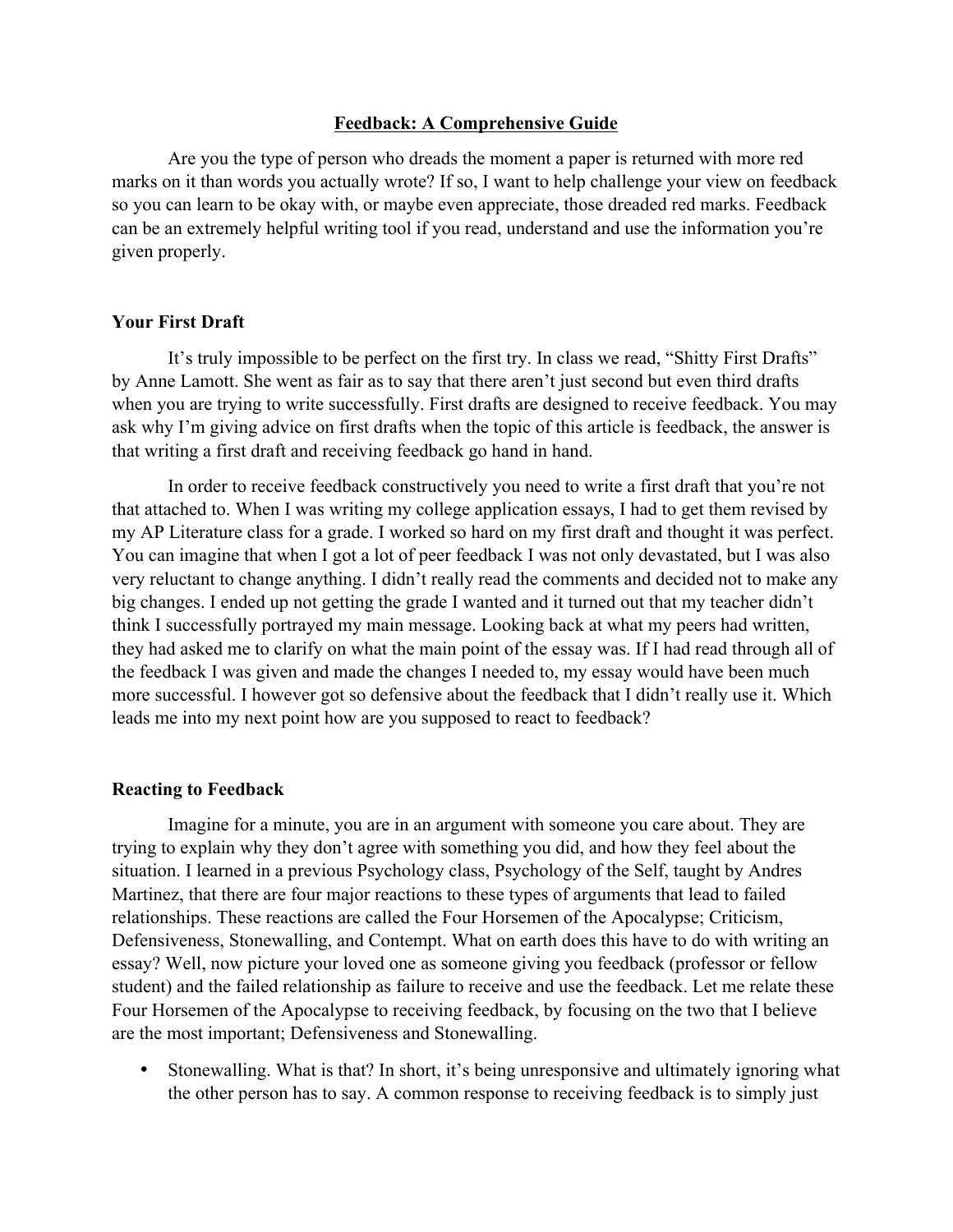ignore it, like I did. As I found out the hard way, no matter how good you think your writing is, your reader has valuable insight as to whether or not you are successfully sending your message. The only way you would know if your essay is successfully sending a message is if you thoroughly read their feedback.

• Defensiveness. It's natural to want to defend your work. But this is the main thing we want to avoid. Just remember, feedback isn't an attack, it doesn't warrant defense. It's almost the opposite, instead of your reader attacking you, they are quite literally giving you the tools you need to become stronger. If you can look at feedback as an attempt to help you, not hurt you, it will help tremendously in your goal of successfully using feedback.

So, how should you react? You shouldn't, at least not immediately. Thoroughly read the feedback first, don't stonewall your reader's opinion. Also, read it with an open mind, don't get defensive. The goal isn't to react but to understand the feedback before you start to react to it. So, how do you understand feedback?

## **Understanding Feedback**

Feedback is an attempt of the reader to try and help you in your goal of successfully sending a message. Look at it as an opportunity for growth through collaboration. A crucial component of feedback is that you are getting information from the reader as to whether or not the meaning of your writing was perceived correctly. Analyze their comments, are they reacting to key features, or ones that you didn't find as important? Does is seem as though they understood what you were trying to say or did they miss the mark? Each comment they make is another tool they are giving you to grow and they are all important in understanding what the feedback means and how you can use it constructively. I believe this image done by Professional Skills Blog Magnusson Training & Consulting is a good illustration of the steps of receiving feedback.



This illustration is showing that ignoring and defending won't get you far, to grow you need to ask for explanation and try to understand. And then make a choice to stay the same or make a change. So, how can you take this feedback and use it?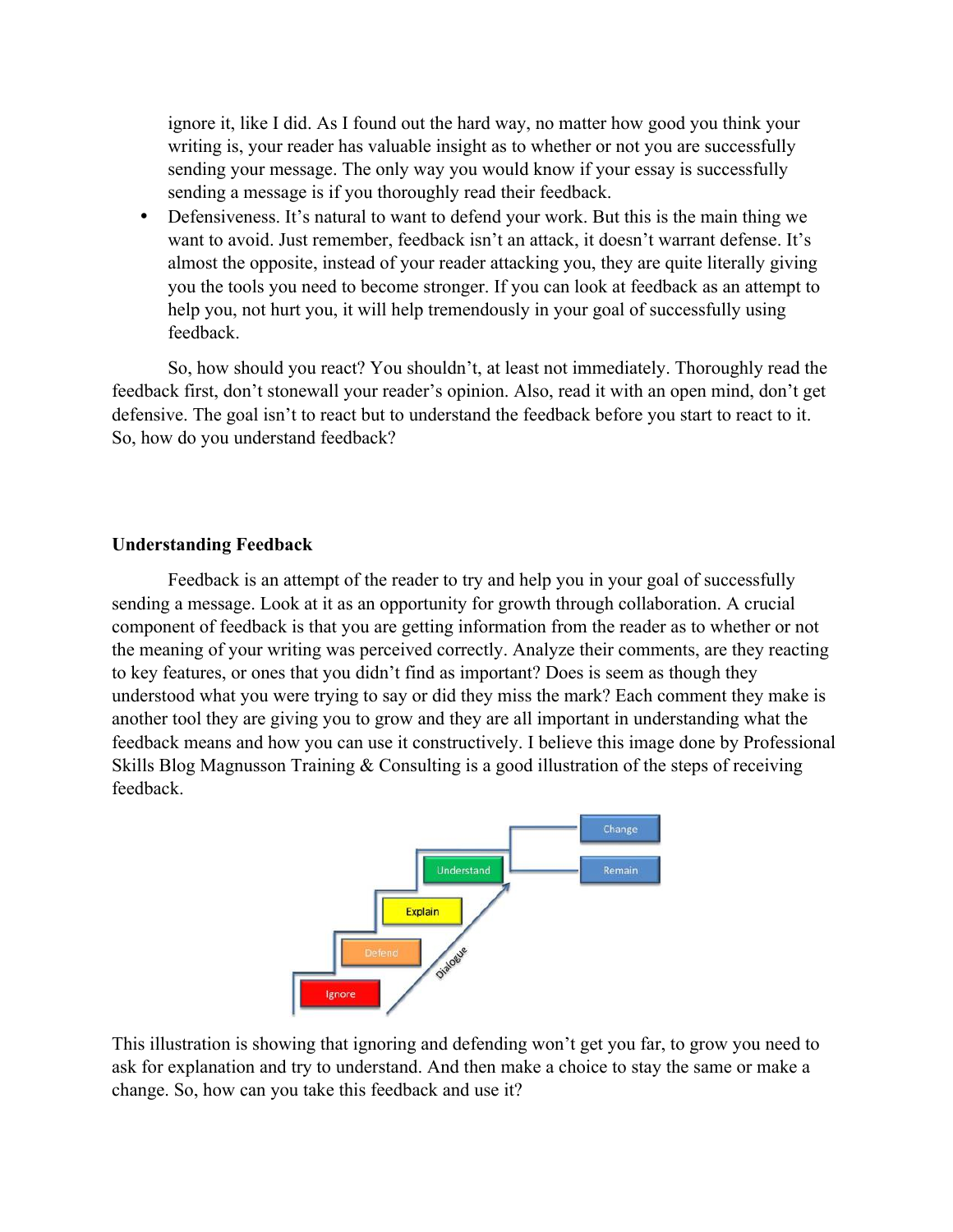## **Using the Feedback Constructively**

The final and most important step. Using the feedback. It's not enough to simply just read the feedback. Keep in mind that this could mean making some big changes, for example cutting out certain paragraphs to add more impactful ones, or changing the way you explained all your main points so that you're being more direct. Take any piece of peer or professor feedback and use it to your advantage. One way to take full advantage is to spend a while reviewing it. In an article by Kirsten Zimbardi "Are They Using my Feedback…" they found that the more time students spent looking at their feedback significantly impacted their improvement. Here is one of the graphs from their results.



Although this graph is a bit hard to interpret, the results were very conclusive. They found that the longer students spent with their feedback the greater improvement they had on later assessments. They also found that the amount of time that students spent looking at their feedback directly correlated with the perceived importance of the upcoming assignment. In other words when finals were close students spent more time looking at their feedback, and thus did much better on bigger assignments in comparison to smaller assignments. They also found that students that had more experience with practicing good feedback using techniques, such as second years, did better than the first years on assignments because they learned how to successfully use the feedback.

All of this supports two very clear points that you should keep in mind when receiving feedback. One is that you should spend a lot of time with it, the longer you read it and try to understand what the reader is saying the better you will be able to make the proper changes. The second is that you should prioritize the feedback whether it is a big assignment or not. Feedback will help you no matter the situation or importance of the assignment. Overall, always remember feedback is meant to help you not only succeed in your current project, but to help you write better in the future.